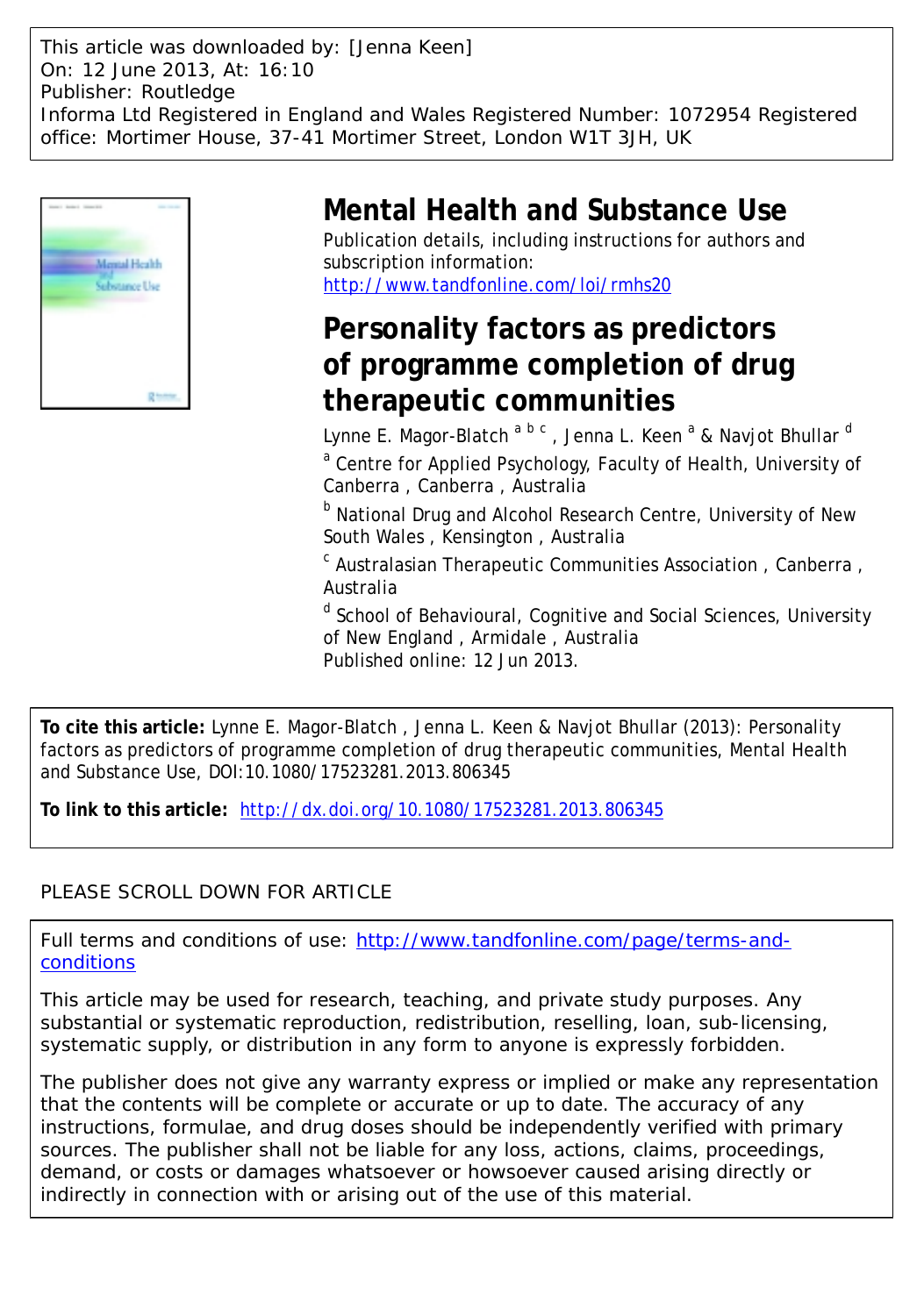# Personality factors as predictors of programme completion of drug therapeutic communities

Lynne E. Magor-Blatch<sup>a,b,c\*</sup>, Jenna L. Keen<sup>a</sup> and Navjot Bhullar<sup>d</sup>

<sup>a</sup> Centre for Applied Psychology, Faculty of Health, University of Canberra, Canberra, Australia;<br><sup>b</sup>National Drug and Alcohol Pessarch Centre, University of New South Wales, Kensington, Australia;  $^{b}$ National Drug and Alcohol Research Centre, University of New South Wales, Kensington, Australia; <sup>c</sup> Australasian Therapeutic Communities Association, Canberra, Australia; <sup>d</sup> School of Behavioural, Cognitive and Social Sciences, University of New England, Armidale, Australia

(Accepted 22 April 2013)

Using the Millon Clinical Multiaxial Inventory – III (MCMI-III), this study examined what personality factors, if any, would predict retention within therapeutic community (TC) treatment for residents presenting with amphetamine-type stimulant (ATS) use disorders. The study utilised a prospective, cohort design. Participants were 213 residents (130 males) from 12 TCs in Australia, with ages ranging from 19 to 58 years. The MCMI-III was administered at the commencement of the study and follow-up discharge information was obtained from TCs at 12 months post-baseline to determine which residents had completed the treatment programme and the reason for discharge. The study revealed a high prevalence of personality and psychopathology symptomatology within an ATS-using population with scores in the clinical range (>84) on a number of personality factors. Those most likely to have left treatment prematurely or been discharged scored higher on Antisocial, Narcissistic, Negativistic, Sadistic, Schizoid, Schizotypal, Alcohol Dependence, Drug Dependence, Dysthymia, and Major Depression scales. However, no significant personality differences were observed between programme completers and non-completers. While a follow-up measure of personality was not taken, results of this study suggest personality functioning may be improved during treatment. This raises possibilities for TCs and other treatment services in relation to the inclusion of specific treatment interventions within the TC. It is recommended that future research examine the extent to which ATS users' personality pathology changes during TC-based treatment, to provide a further insight into suitable evidence-based treatment approaches specific to an ATS-using population.

Keywords: mental health; outcome predictors; substance dependence; residential treatment; treatment outcome; comorbidity

#### Introduction

An estimated 14.3–52.5 million people use amphetamine-type stimulants (ATS) worldwide, increasing to between 38 million and 100.1 million when cocaine and Ecstasy are included. In Australia, the recent use of meth/amphetamine and Ecstasy fell between 2007 and 2010  $(2.3-2.1\%$  and  $3.5-3.0\%$ , respectively); however, cocaine use increased  $(1.6-2.1\%)$  among people aged 14 years and over (Australian Institute of Health and Welfare [AIHW], 2011a).

<sup>\*</sup>Corresponding author. Email: lynne.magor-blatch@canberra.edu.au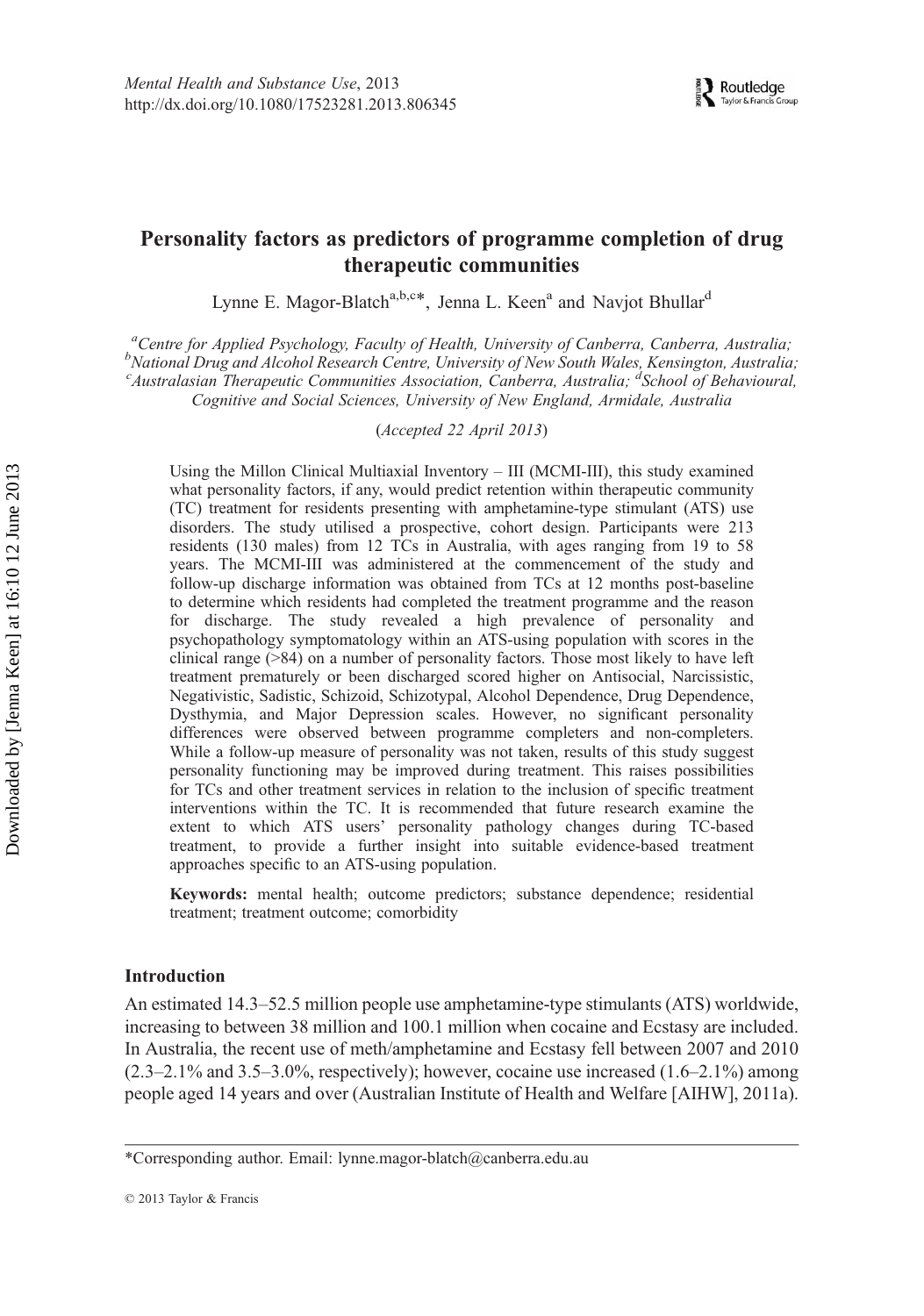Although the majority of ATS users who present for treatment will attend an outpatient setting, 13.9% entered residential treatment, including therapeutic communities (TCs) in Australia during 2009–2010. Since 2009, there have been increasing numbers of ATS presentations to TCs and other treatment services.

The Australian National Drug Strategy Household Survey (AIHW, 2011a) found recent ATS users were twice as likely to report high or very high levels of psychological distress, as those who had not used in the last 12 months before the survey (20.8% compared with 9.6%). This group was also twice as likely as non-recent users to report being diagnosed or treated for a mental illness in the past 12 months (25.6% compared with 11.7%), often resulting in a range of accompanying mental health and behavioural issues for treatment providers.

A further concern for treatment providers is the impact of psychopathology and personality disorders on effective treatment for ATS use, and therefore the effect these factors may have on retention in treatment. This study examined characteristics of an ATS-using population, using the Millon Clinical Multiaxial Inventory-III (MCMI-III; Millon, Millon, Davis, & Grossman, 2009), in addition to a review of treatment completion rates across the sample to determine what personality disorders, if any, would predict treatment completion and retention within the TC.

Coupled with these concerns is the development and implementation of a treatment intervention that has relevance with this substance-using group, especially as deficits in cognitive and executive function may make some cognitively based interventions less accessible.

# Psychopathology and personality disorders

There are limited client characteristics that are significantly or consistently associated with treatment retention (Condelli & Hubbard, 1994; De Leon, 1985; Simpson & Sells, 1982), other than client status at treatment entry. Research investigating the effectiveness of modified TCs has shown clients with Axis I co-occurring disorders, show better 12 months retention compared with community-based TCs serving standard populations (see Mierlack et al., 1998; Sacks, Sacks, De Leon, Bernhardt, & Staines, 1997). Additionally, more integrated and supportive, but less structured approaches prove successful for dually-diagnosed populations (Brunette, Mueser & Drake, 2004; De Leon, Sacks, Staines, & McKendrick, 2000; Mueser & Drake, 2000). Hence, psychopathology and severity of substance use have been found to be associated with retention and treatment outcomes.

An associated concern relates to personality disorders. Ravndal and Vaglum (2010) in a seven-year follow-up study of substance users from 21 treatment services in Norway, administered the MCMI-III at treatment commencement ( $n = 481$ ) and again at follow-up ( $n =$ 342) to determine whether measurement at entrance reflected the person's emotional state, rather than personality traits, which are considered to be stable over time. All participants were drug-free (defined as no drug use over the 30 days prior to interview) at the study's commencement.

Results of the Norwegian study showed a reduction in the level of scores over the sevenyear follow-up on all subscales and equally across two sub-groups – those who were not using at the time of follow-up ( $n = 97$ ) and those who admitted to continuing drug use  $(n = 245)$ . Base rate scores of 85 and above strongly support the presence of pathological symptoms, while scores of 75–84 are indicative of a clinical syndrome, and scores of 60–74 indicate symptom pathology (Millon et al., 2009). Ravndal and Vaglum (2010) suggest that categorical personality disorder diagnoses (>84 MCMI-III base score rates) at the time of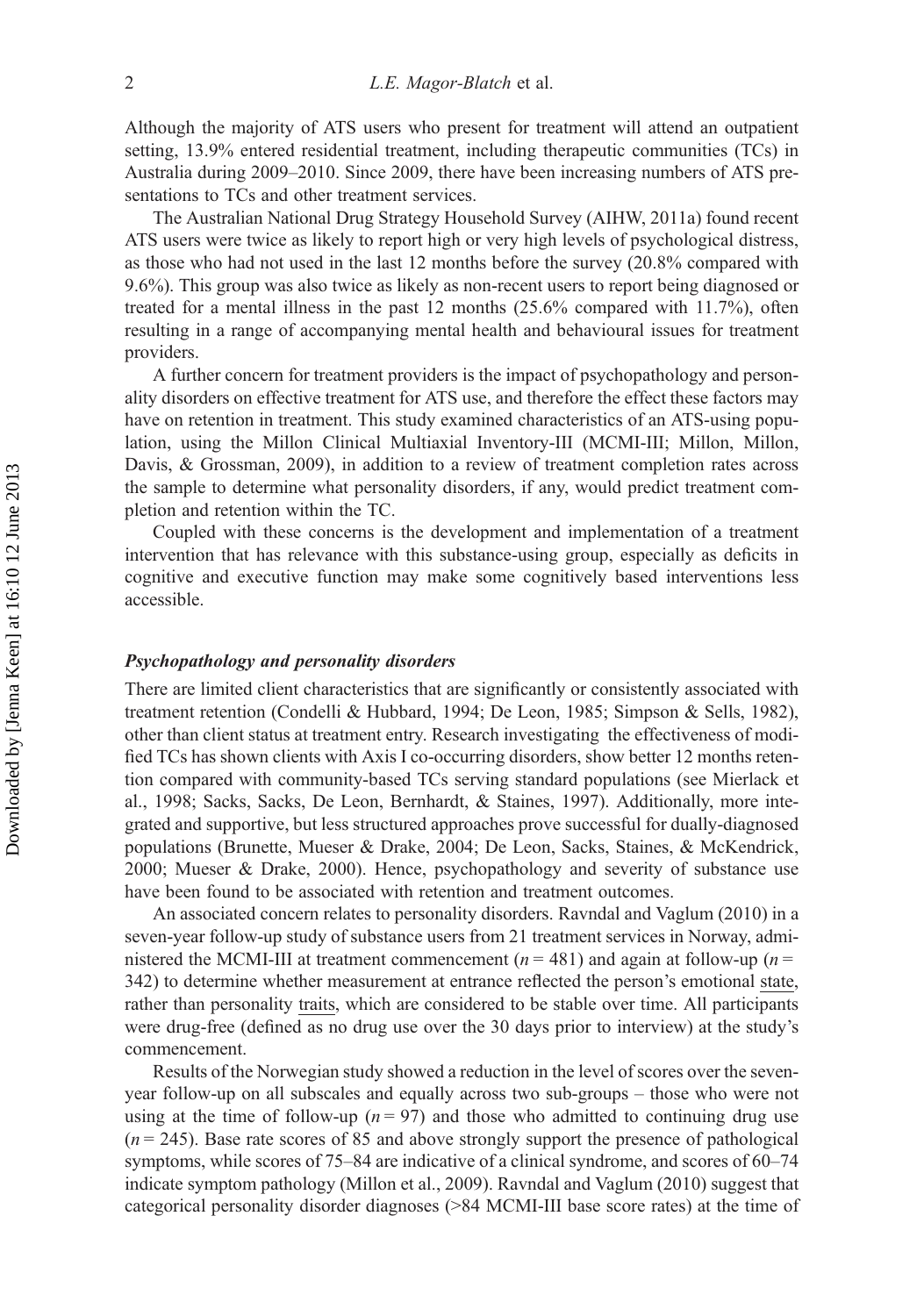treatment entrance for drug-using populations may have poor predictive validity. Hence, it is likely that the chaotic lifestyles which are often the hallmark of substance-using populations still play a role in the person's life in early treatment, and may therefore contribute to more 'state' influences, resulting in higher scores. Consistent with other studies of personality (Roberts, Walton, & Viechtbauer, 2006; Skodol et al., 2005), the authors found a general decrease in the level of self-reported personality traits over time among substance users in this study.

# ATS treatment

International data suggest there are more users of synthetic drugs than plant-based drugs, such as heroin and cocaine, combined (United Nations Office on Drugs and Crime [UNODC], 2012). In Australia, ATS are reportedly the second most commonly used illicit drugs, following cannabis (AIHW, 2011a). The co-existence of ATS use and mental health problems creates challenges for treatment services (National Drug Research Institute [NDRI] & Australian Institute of Criminology [AIC], 2008), exacerbating the 'tenuous link' with clients. Nevertheless, meth/amphetamines were reportedly the fourth most common principal drug of concern (DOC) for which treatment was sought in 2009 (AIHW, 2011b).

Retention rates are poor (NDRI & AIC, 2008); however, there is growing evidence of the efficacy of psychosocial therapies, including cognitive and behavioural therapies and motivational interviewing (MI), with ATS users (Topp, 2006). A systematic review (Lee & Rawson, 2008) found cognitive behavioural therapy (CBT) was associated with reductions in meth/amphetamine use. Brief CBT and MI interventions have also shown success. An Australian brief CBT intervention, developed by Baker et al. (2005), resulted in a significant drop in meth/amphetamine use between pre- and post-treatment and sixmonth follow-up, with 49.4% of the treatment group abstinent at six-month follow-up compared to 27.1% of the control group.

Further trials examining the efficacy of treatment strategies specific to Australian ATS use and dependence (State Government of Victoria, 2010) are needed, and several studies are currently underway. Initial findings from the Methamphetamine Treatment Evaluation Study reveal promising treatment outcomes, with marked reductions in methamphetamine use at both 3 and 12-month follow-up, in comparison with pre-treatment levels (McKetin et al., 2010). Several treatment protocols and guidelines are also in the development, testing and release phases, such as the Group Intervention for ATS, which utilises a combination of CBT, Mindfulness and Acceptance and Commitment Therapy (ACT). Specifically developed for group implementation, it is showing promising results in TC settings (Magor-Blatch & Pitts, 2009). Others offering promise are the Clinical Treatment Guidelines for Alcohol and Drug Clinicians (Lee et al., 2007); and the Treatment Approaches for Users of Methamphetamine (Jenner & Lee, 2008).

#### Personality factors, mental health and ATS use

ATS users are typically more challenging in presentation during treatment, as mental health issues are often exacerbated by ATS use, sometimes resulting in aggressive behaviour and early withdrawal from treatment (AIHW, 2011a). This may be further aggravated by cognitive deficits resulting in poor executive functioning, making treatment engagement difficult. Gunn and Rickwood (2009) compared psychopathology between ATS users and a control condition, surveying adults undertaking residential treatment at four Australian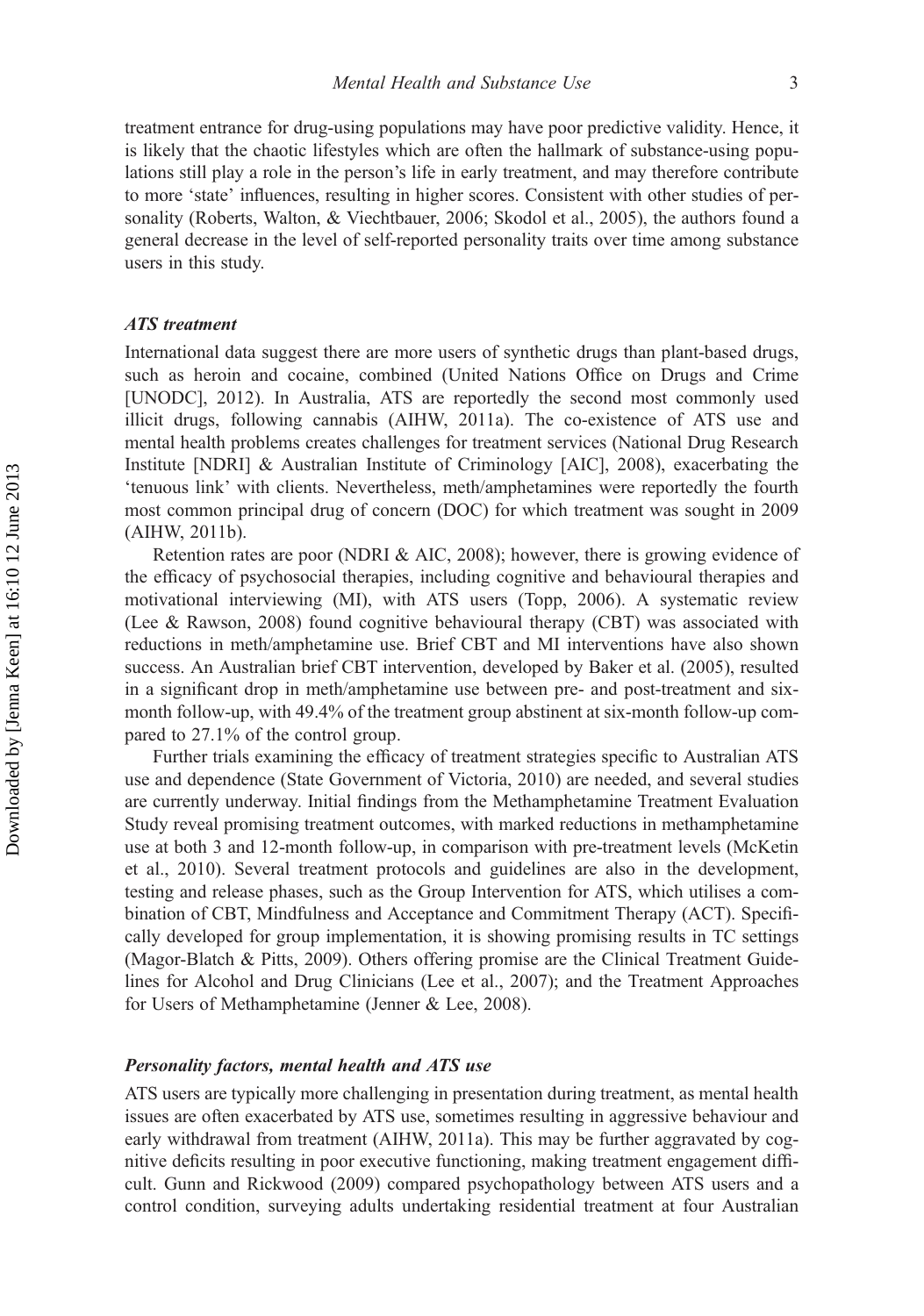TCs. Results showed high prevalence of psychopathology among all participants (ATS users and non-ATS users), with ATS users reporting significantly higher levels of depression and anxiety.

ATS use has therefore been found to exacerbate existing vulnerabilities, increasing the likelihood of mental health problems, and raising concerns that co-morbid psychopathology and personality disorders may compromise the ability of ATS users to engage and ultimately benefit from psychosocially based treatment (Loxley et al., 2004; Meredith, Jaffe, Ang-Lee, & Saxon, 2005; NDRI & AIC, 2008). Reports show 48% of the Australian national sample of illicit drug users perceive themselves to have experienced a mental health problem (Stafford & Burns, 2012), with depression  $(66%)$  and anxiety  $(45%)$ most commonly reported. ATS use is also associated with paranoia, confusion and psychosis (NDRI & AIC, 2008). In 2010, 20% of meth/amphetamine users reported high or very high levels of psychological distress, including mental illness (25.6%) (AIHW, 2011a).

## The current study

While previous ATS research has sometimes included self-report of psychopathology, thus far personality and psychopathology symptomatology have not been adequately investigated among ATS users. This study aimed to address this gap in research by examining psychopathology and personality of an ATS-using population, using the MCMI-III (Millon et al., 2009), in addition to a review of treatment completion rates.

MCMI-III scale scores were compared to determine if there were any differences between the psychopathology and personality of ATS users who reported ATS as either their primary or secondary DOC. Those reporting ATS as the secondary DOC reported heroin (47.7%), alcohol (37.9%), cannabis (10.6%), benzodiazepines (1.5%) and nonprescription medications (1.5%) as primary concerns. In this paper, primary DOC refers to the main substance that the client stated led them to seek treatment from the treatment agency. This is self-defined and may relate to a number of personal and interpersonal issues, including mental health and legal concerns. Frequencies of programme completion and non-completion by primary or secondary DOC were also examined.

To determine if personality factors and psychopathology symptoms were related to treatment retention, MCMI-III scale scores were also compared among ATS users who completed and did not complete treatment. As co-morbid psychopathology is reported to compromise the ability of ATS users to engage and ultimately benefit from psychosocially based treatment (Meredith et al., 2005), we were interested in determining if the presence of personality and psychopathology symptomatology would have a negative impact on treatment retention.

#### Methods

#### **Participants**

Participants of this study were clients of 12 TCs across Australia, located in Queensland, New South Wales, Western Australia, Australian Capital Territory and Victoria. Only participants who indicated that ATS was either their primary or secondary DOC were recruited. This study utilised secondary data from a wider population-based Australian study of 253 eligible participants, of which 213 cases provided usable data (Figure 1).<sup>1</sup> The sample comprised: 130 males (61.03%) and 83 females (38.97%) with age ranging from 19 to 58 years  $(M = 33.94, SD = 7.90).$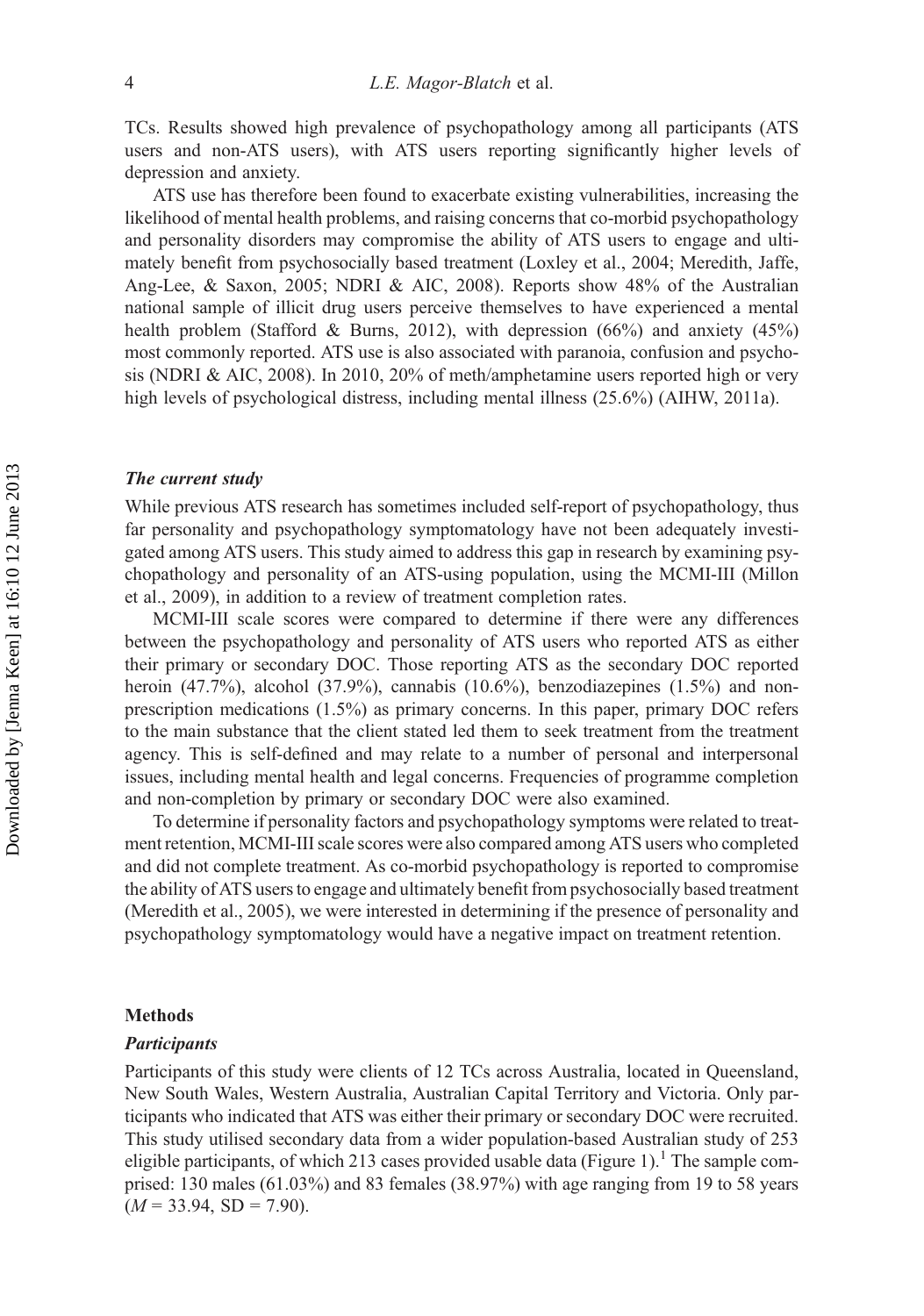

Figure 1. CONSORT diagram showing recruitment of participants to the study.

Most participants were Australian-born (84.2%), and similar numbers in each group reported parents born overseas and in Australia. Only 28.3% stated they had been unemployed for a short period of time (three months or less) and 71.7% of participants across both conditions gave periods of long-term unemployment. There were no significant differences between groups in relation to schooling, with 25.5% having completed to year 9 or 10 and a further 36.8% completing a tertiary technical or trade qualification or tertiary degree.

All participants met DSM-IV criteria for ATS dependence, with age of first use ranging from 11 years (amphetamines) to 46 years (cocaine and Ecstasy). All ATS drugs had been injected, with this the primary mode reported particularly for amphetamines (97.5%).

#### Measures

The MCMI-III (Millon et al., 2009) is a personality measure designed to assist in psychiatric screening and clinical diagnosis and was administered at the commencement of the study. The MCMI-III assesses the interaction of Axis I (major psychiatric disorders) and Axis II personality disorders in individuals over 18 years, based on DSM-IV classification.

The MCMI-III contains 175 test items, encompassing 27 scales and is of assistance to mental health professionals in making clinical diagnostic and treatment decisions. It identifies the deeper and pervasive personality characteristics underlying a person's overt symptoms; and assists the practitioner to gain an integrated understanding of the relationship between personality characteristics and clinical syndromes in order to facilitate treatment decisions.

Scales include: Fourteen Clinical Personality scales, including Schizoid, Avoidant, Depressive (Melancholic), Dependent, Histrionic, Narcissistic, Antisocial, Sadistic, Compulsive, Negativistic, Masochistic (Self-Defeating), Schizotypal, Borderline, and Paranoid; Seven Clinical Syndrome scales, including Anxiety, Somatoform, Bipolar (Manic), Dysthymia, Alcohol Dependence, Drug Dependence, and Posttraumatic Stress Disorder (PTSD); Three Severe Clinical Syndrome scales, including Thought Disorder, Major Depression, and Delusional Disorder and Three Modifying Indices and a Validity scale.

Demographic information was also collected at baseline and showed no significant differences between participants reporting ATS as primary or secondary DOC.

# Procedure

The MCMI-III was administered at baseline only, as its prime purpose was the clinical diagnoses of psychopathology and the influence of personality disorder and psychopathology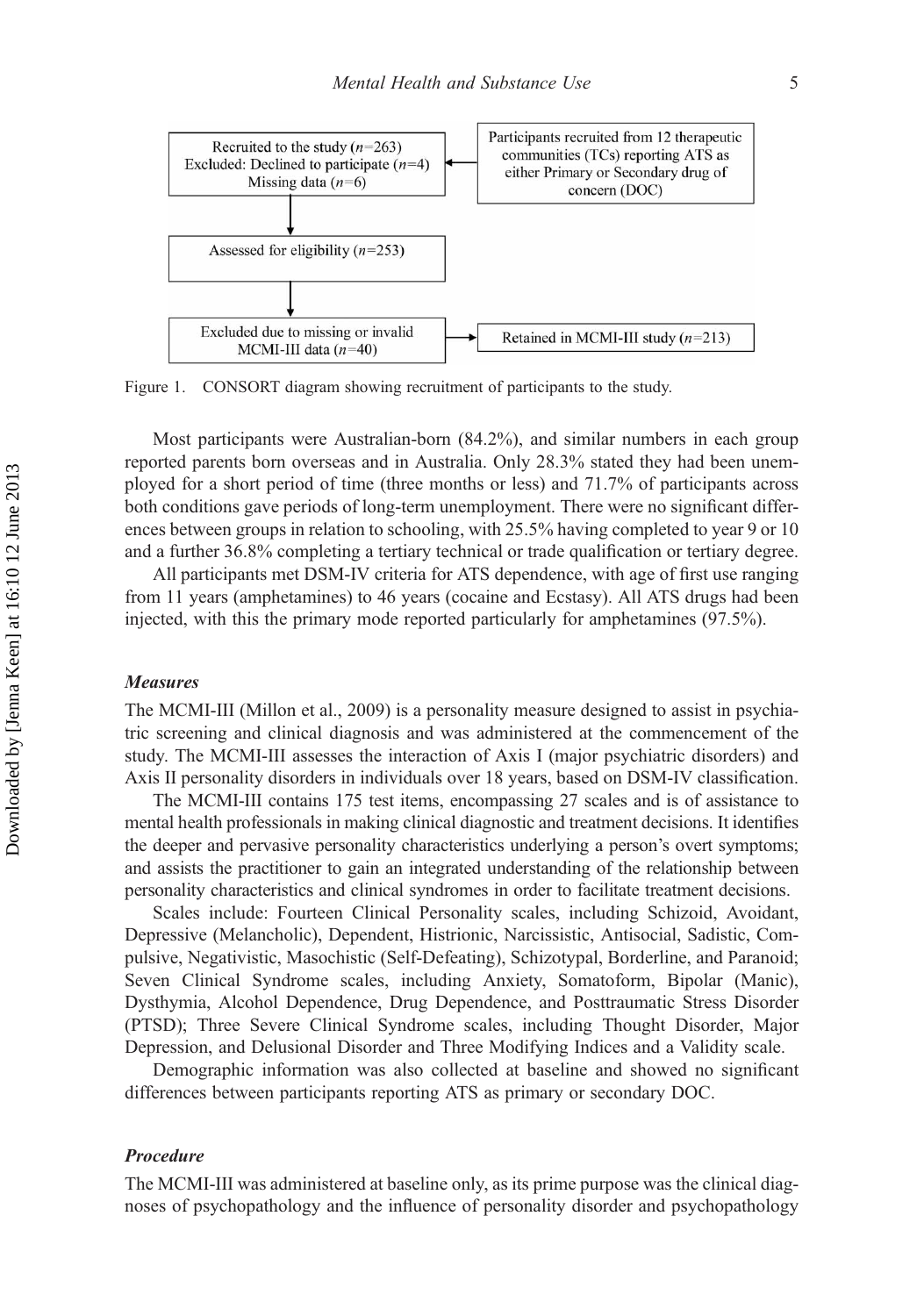on treatment retention. Follow-up information was obtained from the TCs at 12 months post-baseline to determine which participants had completed the TC, and reason for premature discharge for those who had not completed. Although programme length varied between TCs, there was a general expectation of approximately six months (26 weeks) treatment time within the residential component of the TC and a further three to six months post-treatment support, initially commencing within a halfway house or supported accommodation.

For each participant the following was requested at follow-up: (a) date of admission; (b) date of discharge; (c) reason for discharge from the programme, including programme completion or whether the person left against advice; (d) referral information (i.e. was the person referred to another service of the TC or to another external service [with name of services to which the person was referred]) and (e) date of readmission if the person had returned to the TC. For the purposes of the study, 'completion' was defined as completion of the residential component of the TC prior to discharge (generally 26 weeks). Those who left the programme against advice or were discharged for disciplinary reasons were considered 'non-completers'.

### Statistical analysis

All statistical analyses were conducted using a critical alpha level of .05, using SPSS 19.0. All relevant testing of assumptions were performed prior to running the main analyses and raw data screened for missing and out-of-range values. List-wise case deletion was employed to deal with missing cases.

#### Results

#### Personality factors: computations and intercorrelations

Raw unstandardised scores from MCMI-III scales generally demonstrated acceptable to good internal reliability ( $\alpha$  = .68–.85) other than for the Compulsive (Cronbach  $\alpha$  = .57) and Narcissistic scales (Cronbach  $\alpha = .59$ ). Raw unstandardised scores from the MCMI-III scales were converted to base rate scores using procedures outlined by Millon et al. (2009). Base rate scores of 85 or above strongly support the presence of pathological symptoms; scores of 75–84 are indicative of clinical syndromes and scores of 60–74 suggest symptom pathology.

Inspections of the means for each of the MCMI-III scales across the total sample suggested a strong presence of pathological symptoms with means of 85 or above on Antisocial, Depressive, Masochistic, Alcohol Dependence and Drug Dependence scales. The highest observed mean in this range was on the Drug Dependence scale,  $M = 97.01(SD)$  $= 16.40$ .

Additionally, means between 75 and 84, indicative of a clinical syndrome, were observed on Anxiety, Bipolar, Borderline, Dependent, Narcissistic, Negativistic and Sadistic scales. Means between 64 and 74, suggesting symptom pathology, were observed on Avoidant, Paranoid, Schizoid, Schizotypal, PTSD, Dysthymia and Thought Disorder scales.

Many of the Clinical Personality scales were positively correlated (Table 1), with strongest positive correlations observed between Masochistic and Depressive scales,  $r(148) = .78$ ,  $p < .001$ ; Borderline and Negativistic scales,  $r(148) = .77$ ,  $p < .001$  and Avoidant and Dependent scales,  $r(148) = 76$ ,  $p < .001$ .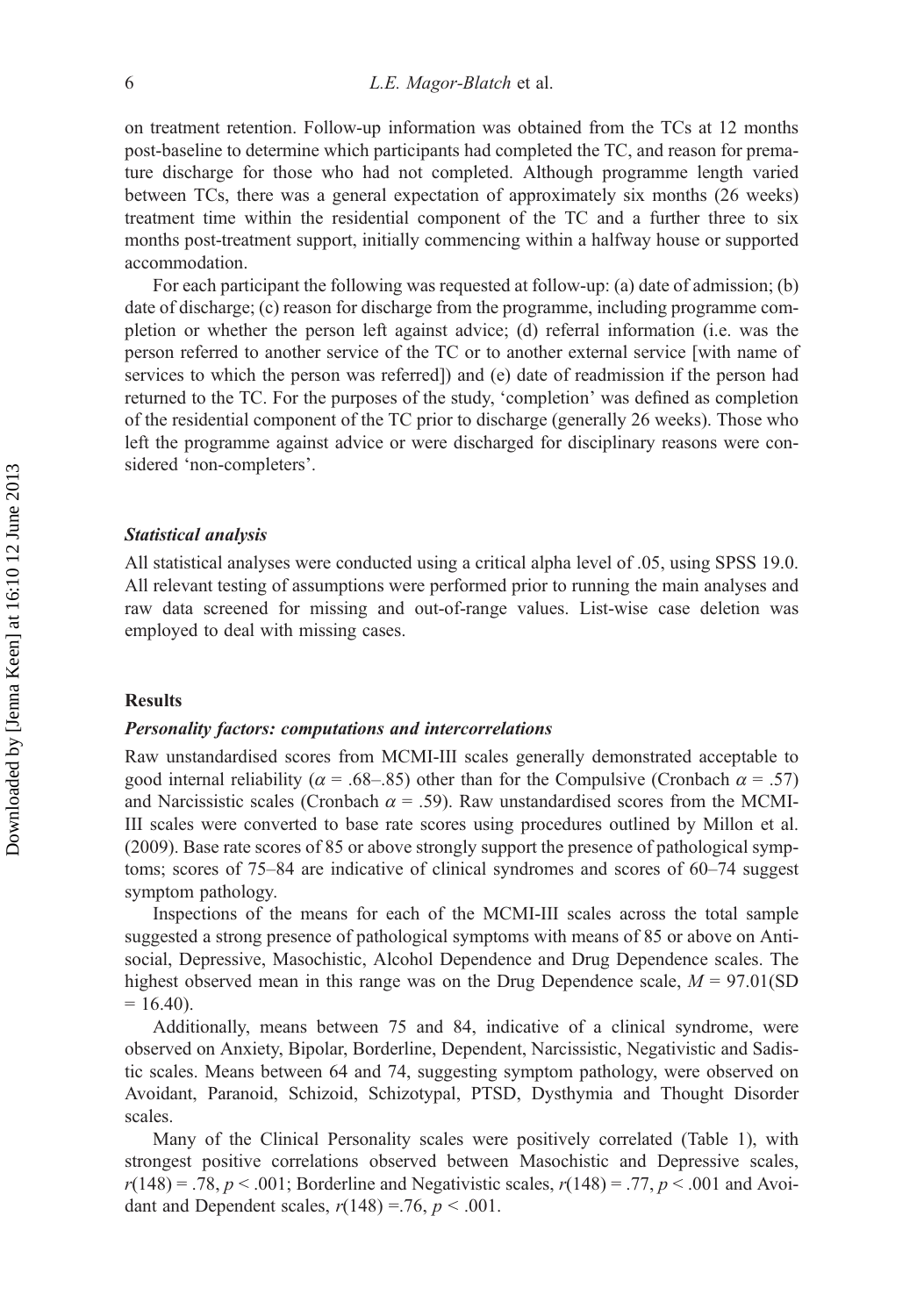|                                                  | Table 1. Int                                                                                                                                                                                                                                                                                  |
|--------------------------------------------------|-----------------------------------------------------------------------------------------------------------------------------------------------------------------------------------------------------------------------------------------------------------------------------------------------|
|                                                  | Scale                                                                                                                                                                                                                                                                                         |
| Downloaded by [Jenna Keen] at 16:10 12 June 2013 | 1. Antisocial<br>2. Avoidant<br>3. Borderline<br>4. Compulsiv<br>5. Dependent<br>6. Depressive<br>7. Histrionic<br>8. Masochisti<br>9. Narcissisti<br>10. Negativis<br>11. Paranoid<br>12. Sadistic<br>13. Schizoid<br>14. Schizotyp<br>Note: $N = 150$ .<br>$*_{p}$ < .05.<br>** $p < .01$ . |

1. Interrelationships among the MCMI-III clinical personality scales.

| Scale            | 1.       | 2.       | 3.       | 4.       | 5.       | 6.       | ⇁        | 8.       | 9.       | 10.     | 11.     | 12.     | 13.     | 14. |
|------------------|----------|----------|----------|----------|----------|----------|----------|----------|----------|---------|---------|---------|---------|-----|
| 1. Antisocial    |          |          |          |          |          |          |          |          |          |         |         |         |         |     |
| 2. Avoidant      | $.21**$  |          |          |          |          |          |          |          |          |         |         |         |         |     |
| 3. Borderline    | $.59**$  | $.59**$  |          |          |          |          |          |          |          |         |         |         |         |     |
| 4. Compulsive    | $-.42**$ | 0.01     | $-.26**$ |          |          |          |          |          |          |         |         |         |         |     |
| 5. Dependent     | $.28**$  | $.76**$  | $.63**$  | $-.09$   |          |          |          |          |          |         |         |         |         |     |
| 6. Depressive    | $.28**$  | $.75**$  | $.69**$  | $-.04$   | $.74**$  |          |          |          |          |         |         |         |         |     |
| 7. Histrionic    | $.17*$   | $-.59**$ | $-.23**$ | $-.04$   | $-.35**$ | $-.53**$ |          |          |          |         |         |         |         |     |
| 8. Masochistic   | $.35**$  | $.71**$  | $.74**$  | $-.05$   | $.75**$  | $.78**$  | $-.38**$ |          |          |         |         |         |         |     |
| 9. Narcissistic  | $.21**$  | $-.52**$ | $-.12$   | .02      | $-.40**$ | $-.42**$ | $.63**$  | $-.23**$ |          |         |         |         |         |     |
| 10. Negativistic | $.61**$  | $.58**$  | $.77**$  | $-.26**$ | $.56**$  | $.61**$  | $-.23**$ | $.63**$  | $-.04$   |         |         |         |         |     |
| 11. Paranoid     | $.36*$   | $.63**$  | $.59**$  | .06      | $.52**$  | $.55**$  | $-.21**$ | $.63**$  | $-.01$   | $.68**$ |         |         |         |     |
| 12. Sadistic     | $.71*$   | $.31**$  | $.58**$  | $-.25**$ | $.33**$  | $.31**$  | .08      | $.40**$  | $.25**$  | $.65**$ | $.60**$ |         |         |     |
| 13. Schizoid     | $.26**$  | $.65***$ | $.45*$   | .02      | $.44**$  | $.59**$  | $-.63**$ | $.53**$  | $-.27**$ | $.51**$ | $.52**$ | $.33**$ |         |     |
| 14. Schizotypal  | $.32**$  | $.67**$  | $.59**$  | $-.06$   | $.56*$   | $.61**$  | $-.32**$ | $.60**$  | $-.18*$  | $.56**$ | $.71**$ | $.47**$ | $.58**$ |     |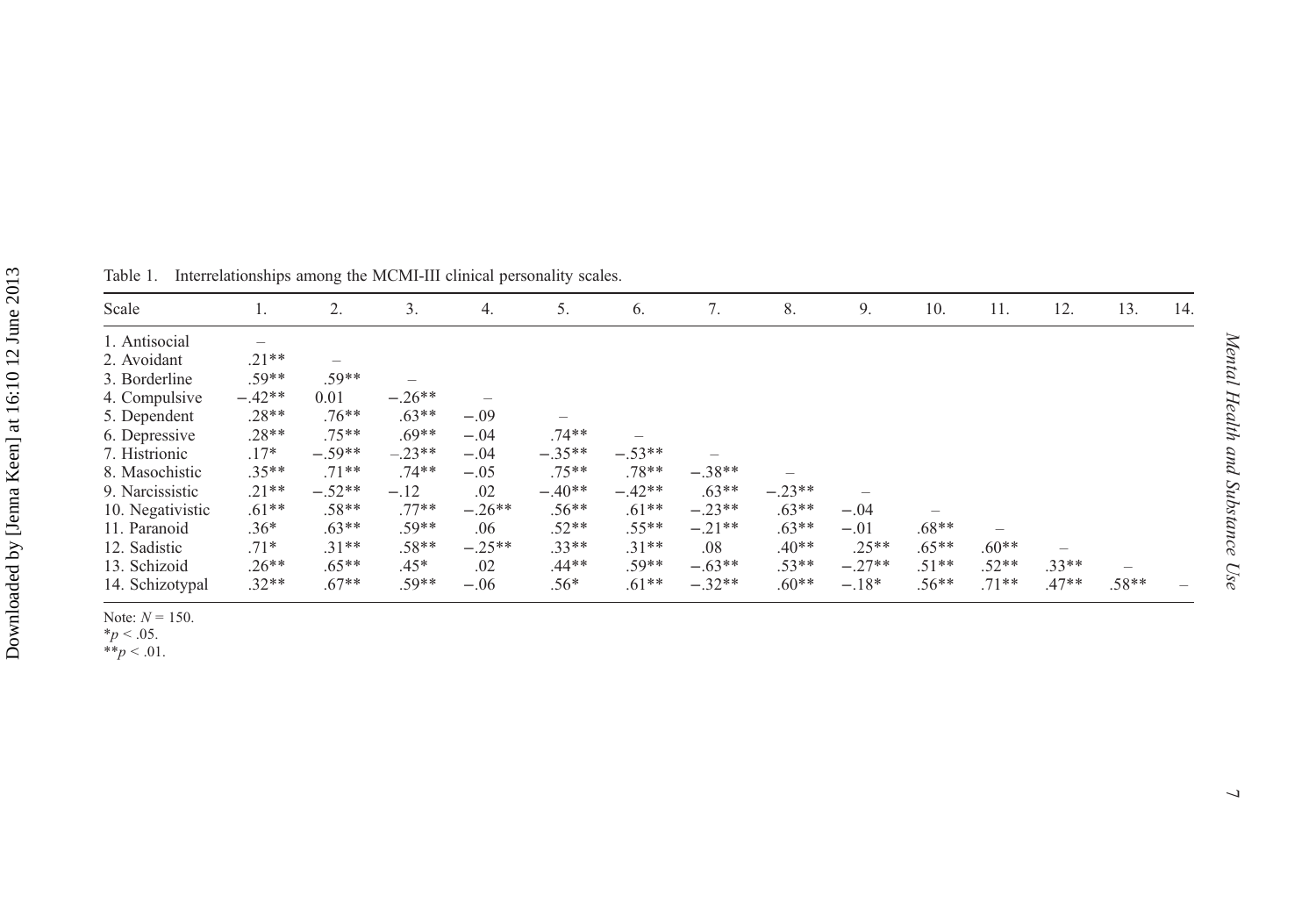| Scale                            | 1.      | 2.      | 3.      | 4.      | 5.       | 6.      | 7.      | 8.      | 9.      | 10. |
|----------------------------------|---------|---------|---------|---------|----------|---------|---------|---------|---------|-----|
| 1. Alcohol                       |         |         |         |         |          |         |         |         |         |     |
| Dependence                       |         |         |         |         |          |         |         |         |         |     |
| 2. Anxiety                       | $.43**$ |         |         |         |          |         |         |         |         |     |
| 3. Bipolar: Manic                | $.36**$ | $49**$  |         |         |          |         |         |         |         |     |
| 4. Drug Dependence               | $.43**$ | $.35**$ | $.48**$ |         |          |         |         |         |         |     |
| 5. Dysthymia                     | $.41**$ | $.54**$ | $70**$  | $22*$   |          |         |         |         |         |     |
| 6. PTSD                          | $39**$  | 75**    | $.40**$ | $35**$  | $.56**$  |         |         |         |         |     |
| 7. Somatoform                    | $25**$  | 48**    | $25**$  | .12     | $.65***$ | $43**$  |         |         |         |     |
| 8. Delusional                    | $28**$  | $34**$  | 57**    | $.34**$ | 28**     | $.37**$ | $27**$  |         |         |     |
| Disorder                         |         |         |         |         |          |         |         |         |         |     |
| 9. Major Depression              | $.33**$ | $.59**$ | $.32**$ | $.25**$ | $.74**$  | $.63**$ | $.80**$ | $32**$  |         |     |
| 10. Thought Disorder .45** .59** |         |         | $.59**$ | $.36**$ | $.61**$  | $.60**$ | $.50**$ | $.57**$ | $.61**$ |     |

Table 2. Interrelationships among the MCMI-III clinical syndrome scales and severe clinical scales.

Note:  $N = 150$ .

Interrelationships among MCMI-III Clinical Syndrome scales and Severe Clinical scales (Table 2) showed strongest positive correlations between Somatoform and Major Depression scales  $r(148) = .80$ ,  $p < .001$ ; PTSD and Anxiety scales  $r(148) = .75$ ,  $p < .001$  and Major Depression and Dysthymia scales  $r(148) = .74$ ,  $p < .001$ . The strongest positive correlation observed across all scales was between AntiSocial and Drug Dependence scales,  $r(148) = .83$ ,  $p < .001$ .

# Treatment retention: by DOC (primary and secondary ATS)

Frequencies of programme completion and non-completion by DOC (primary and secondary ATS) indicate that more participants reporting ATS as primary rather than secondary DOC successfully completed the TC programme prior to discharge (Table 3). Across both groups, more participants (55.90%) left prematurely. Of those who did not complete, 46 (48.40%) of participants with ATS as their primary DOC and 73 (61.90%) of participants reporting ATS as their secondary DOC, left prior to completing the treatment. Of participants reporting ATS as the primary DOC, 28 (29.47%) left against advice of programme staff, and 48 (40.68%) of participants reporting ATS as the secondary DOC, similarly left against programme advice.

Two  $2 \times 2$  Pearson's chi-square tests of independence were performed to examine whether DOC (primary and secondary ATS) was related to programme completion (No vs. Yes), and leaving against advice (No vs. Yes). Assumptions were met with a sufficiently large sample  $(N = 213)$ , including three participants who reported continuing in the

Table 3. Frequencies of completers, non-completers and continuers by ATS as primary and secondary DOC.

| Programme completion | Primary ATS    | Secondary ATS  | Total         |
|----------------------|----------------|----------------|---------------|
| Completion           | 48 $(50.50\%)$ | 43 $(36.40\%)$ | $91(42.70\%)$ |
| Non-completion       | 46 $(48.40\%)$ | 73 (61.90%)    | 119 (55.90%)  |
| (Continuing)         | $1(1.1\%)$     | $2(1.70\%)$    | $3(1.40\%)$   |
| Total                |                | 118            | 213           |

 $*_{p}$  < .05.

 $**_p < .01$ .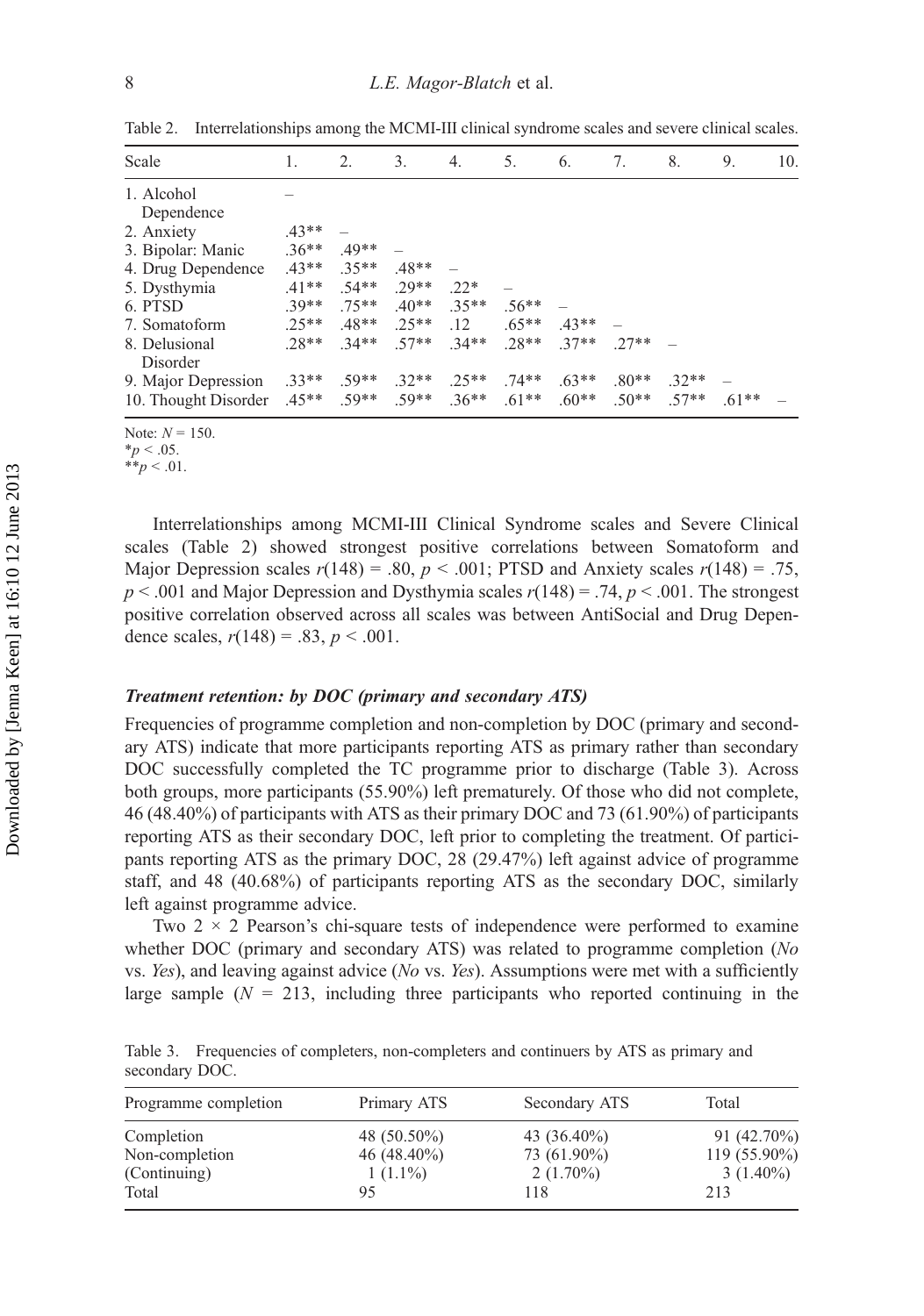programme), and all cells having an expected count of more than five. Results indicated a significant association between DOC (primary or secondary ATS) and programme completion,  $x^2(1, N = 210) = 4.14$ ,  $p = .042$  (Table 3). However, there was no significant relationship between DOC (primary and secondary ATS) and leaving against advice,  $x^2(1) = 3.\overline{7}4, p = .053.$ 

# Personality factors and treatment retention

To determine what personality factors, if any, would predict treatment retention, a series of independent samples t-tests were conducted. Table 4 contains the means, standard deviations and t-values for the MCMI-III scale base rate scores for completing and non-completing residents.

No significant differences were observed between completers and non-completers across MCMI-III scales, although several differences between mean scale values were in the expected direction. Compared to those who completed a treatment programme; those who did not complete scored higher on Antisocial, Narcissistic, Negativistic, Sadistic, Schizoid, Schizotypal, Alcohol Dependence, Drug Dependence, Dysthymia and Major Depression scales.

|                                    | Programme completion            |                                     |         |                 |  |
|------------------------------------|---------------------------------|-------------------------------------|---------|-----------------|--|
| <b>MCMI-III Scale</b>              | Completion<br>$(M(SD), n = 63)$ | Non-completion<br>$(M(SD), n = 83)$ | t(144)  | $p_{\parallel}$ |  |
| <b>Clinical Personality scales</b> |                                 |                                     |         |                 |  |
| Antisocial                         | 88.35 (12.80)                   | 90.19 (15.32)                       | .077    | .441            |  |
| Avoidant                           | 72.84 (30.34)                   | 72.16 (29.54)                       | $-0.14$ | .892            |  |
| <b>Borderline</b>                  | 79.78 (20.84)                   | 78.20 (21.92)                       | $-0.44$ | .662            |  |
| Compulsive                         | 41.65 (15.32)                   | 37.66 (13.30)                       | $-1.68$ | .095            |  |
| Dependent                          | 75.08 (28.95)                   | 73.43 (28.64)                       | $-0.34$ | .733            |  |
| Depressive                         | 82.06 (29.01)                   | 82.78 (32.83)                       | 0.138   | .891            |  |
| Histrionic                         | 47.56 (20.18)                   | 46.81 (18.60)                       | $-0.23$ | .817            |  |
| Masochistic                        | 84.54 (23.34)                   | 82.98 (27.79)                       | $-0.36$ | .719            |  |
| Narcissistic                       | 59.19 (20.92)                   | 62.53 (19.96)                       | 0.98    | .328            |  |
| Negativistic                       | 73.43 (27.25)                   | 74.65 (25.49)                       | 0.28    | .781            |  |
| Paranoid                           | 69.62 (23.25)                   | 67.29 (27.60)                       | $-0.54$ | .590            |  |
| Sadistic                           | 74.98 (15.96)                   | 78.75 (20.43)                       | 1.25    | .214            |  |
| Schizoid                           | 71.44 (26.40)                   | 74.36 (20.54)                       | 0.75    | .454            |  |
| Schizotypal                        | 66.97 (24.73)                   | 67.13 (22.89)                       | 0.04    | .967            |  |
| Clinical Syndrome scales           |                                 |                                     |         |                 |  |
| Alcohol Dependence                 | 84.32 (16.34)                   | 87.99 (18.72)                       | 1.24    | .217            |  |
| Anxiety                            | 84.70 (19.09)                   | 80.72 (27.34)                       | $-.99$  | .326            |  |
| Bipolar                            | 72.89 (21.89)                   | 70.52 (23.07)                       | $-.63$  | .531            |  |
| Drug Dependence                    | 96.21 (14.87)                   | 97.36 (19.02)                       | .40     | .691            |  |
| Dysthymia                          | 70.48 (23.23)                   | 73.20 (25.48)                       | .67     | .507            |  |
| <b>PTSD</b>                        | 68.43 (21.89)                   | 66.83 (24.97)                       | $-.40$  | .687            |  |
| Somatoform                         | 58.32 (24.27)                   | 56.86 (26.37)                       | $-.34$  | .732            |  |
| Severe Clinical Syndrome scales    |                                 |                                     |         |                 |  |
| <b>Delusional Disorder</b>         | 59.87 (25.16)                   | 59.88 (30.07)                       | .00     | .999            |  |
| Major Depression                   | 58.05 (28.74)                   | 63.28 (27.19)                       | 1.12    | .263            |  |
| Thought Disorder                   | 66.68 (20.88)                   | 64.25 (21.08)                       | $-.69$  | .490            |  |

|             |  |  |  |  | Table 4. Means, standard deviations and <i>t</i> -values for the MCMI-III scales for completers and non- |  |
|-------------|--|--|--|--|----------------------------------------------------------------------------------------------------------|--|
| completers. |  |  |  |  |                                                                                                          |  |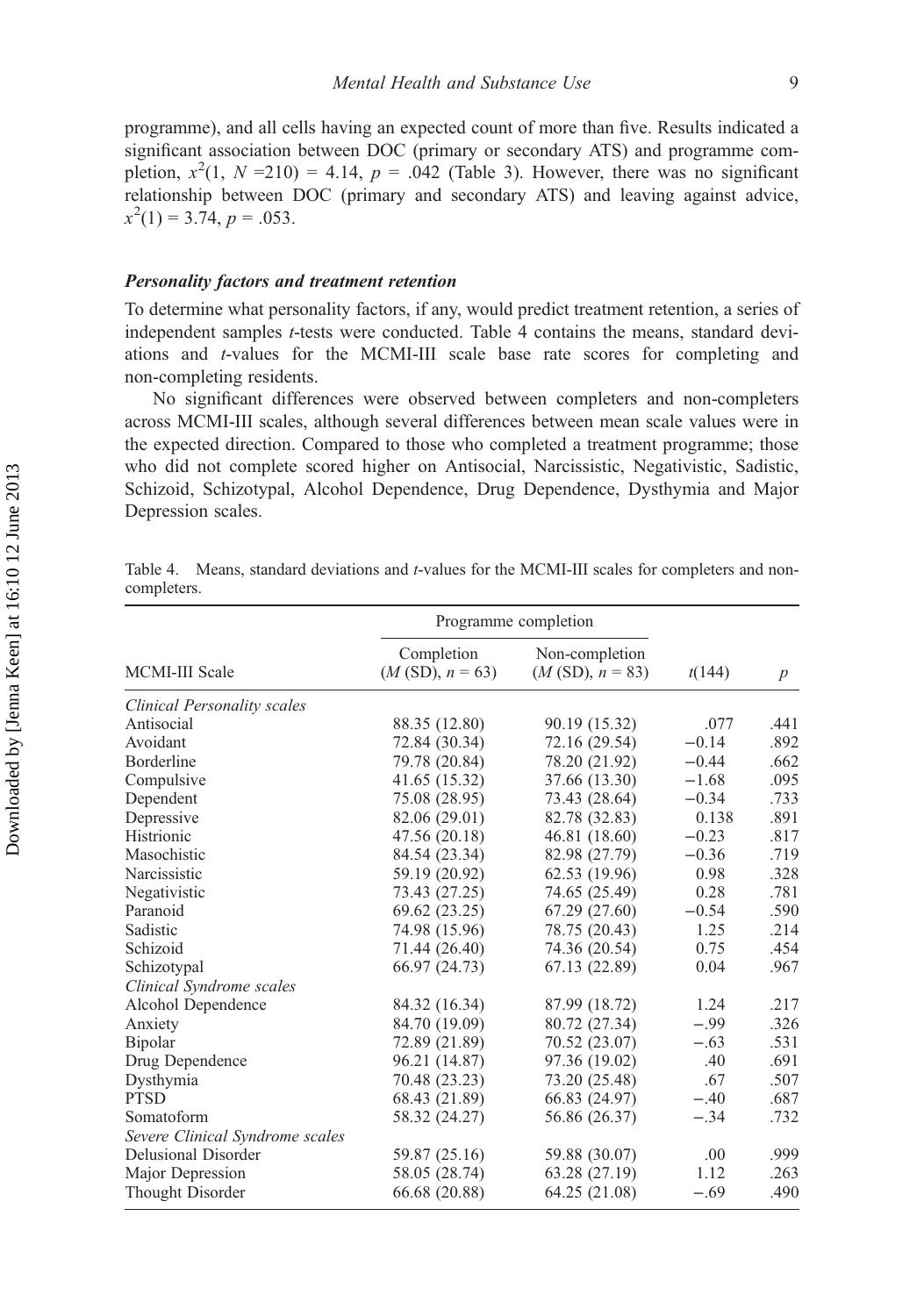# Discussion

This study explored personality and psychopathology symptomatology of substance users who reported ATS as either their primary or secondary DOC. Treatment completion was then compared across groups (ATS as primary vs. secondary DOC) and MCMI-III scale scores compared among those who completed, and did not complete treatment to determine if personality was related to treatment retention.

In line with expectations, the presence of pathological symptoms, clinical syndromes and symptom pathology was observed for 19 of the 24 MCMI-III Clinical Personality, Clinical Syndrome and Severe Clinical Syndrome scales. A strong presence of pathological symptoms was observed on the Antisocial, Depressive, Masochistic, Alcohol Dependence, and Drug Dependence scales, with the Drug Dependence scale recording the highest mean score. Scores indicative of the presence of a clinical syndrome were observed on the Anxiety, Bipolar, Borderline, Dependent, Narcissistic, Negativistic and Sadistic scales.

Scores suggestive of symptom pathology were observed on the Avoidant, Paranoid, Schizoid, Schizotypal, PTSD, Dysthymia and Thought Disorder scales. These results are consistent with previous studies (Grilo, Martino, et al., 1997; Grilo, Walker, Becker, Edell, & McGlashen, 1997). Prior research particularly highlights the prevalence of antisocial personality disorder, major depression, bipolar disorder and PTSD (Jacobsen, Southwick, & Kosten, 2001; Kidorf et al., 2004; Ross, Dermatis, Levounis, & Galanter, 2003; Sbrana et al., 2005; Skinstad & Swain, 2001). Our results corroborate previous findings, confirming that co-morbidity is a prominent issue in general substance-using populations, and also specific to the current ATS-using population.

# Treatment retention

Overall, approximately 43% of participants completed the TC prior to discharge. Although treatment rates for ATS users have been found to be similar to other substances (Hawke, Jainchill, & De Leon, 2000), this treatment completion rate exceeds those reported in previous studies, with rates recorded as ranging from 7% to 15% (McCusker et al., 1995) and 23.3% (Maglione, Chao, & Anglin, 2000). Nevertheless, the majority of participants did not complete the TC (approximately 56%). A comparison of substance users presenting with ATS as either primary or secondary DOC revealed more participants reporting ATS as their primary DOC (50.5%) than those with ATS as the secondary DOC (36.4%) completed the TC. However, the difference between the two groups was not significant. Of those participants who did not complete a programme, many left against advice (ATS as primary DOC: 48.4% and ATS as secondary DOC: 61.9%). Nevertheless, as results indicate that primary DOC among ATS users is not associated with treatment retention within the TC, this highlights the importance of relapse prevention training for all residents.

#### Personality factors and treatment retention

While certain personality disorders are more likely to indicate poor treatment retention and relapse (Ross et al., 2003), results revealed no significant differences in personality and psychopathology symptomatology between participants in this study who completed a programme, and participants who did not. Other researchers report similar findings, with some personality disorders being unrelated to TC treatment outcomes (Messina, Wish, Hoffman, & Nemes, 2002).

An additional explanation of the current findings is the potential for the TC to have impacted on personality and psychopathology symptomatology. Although personality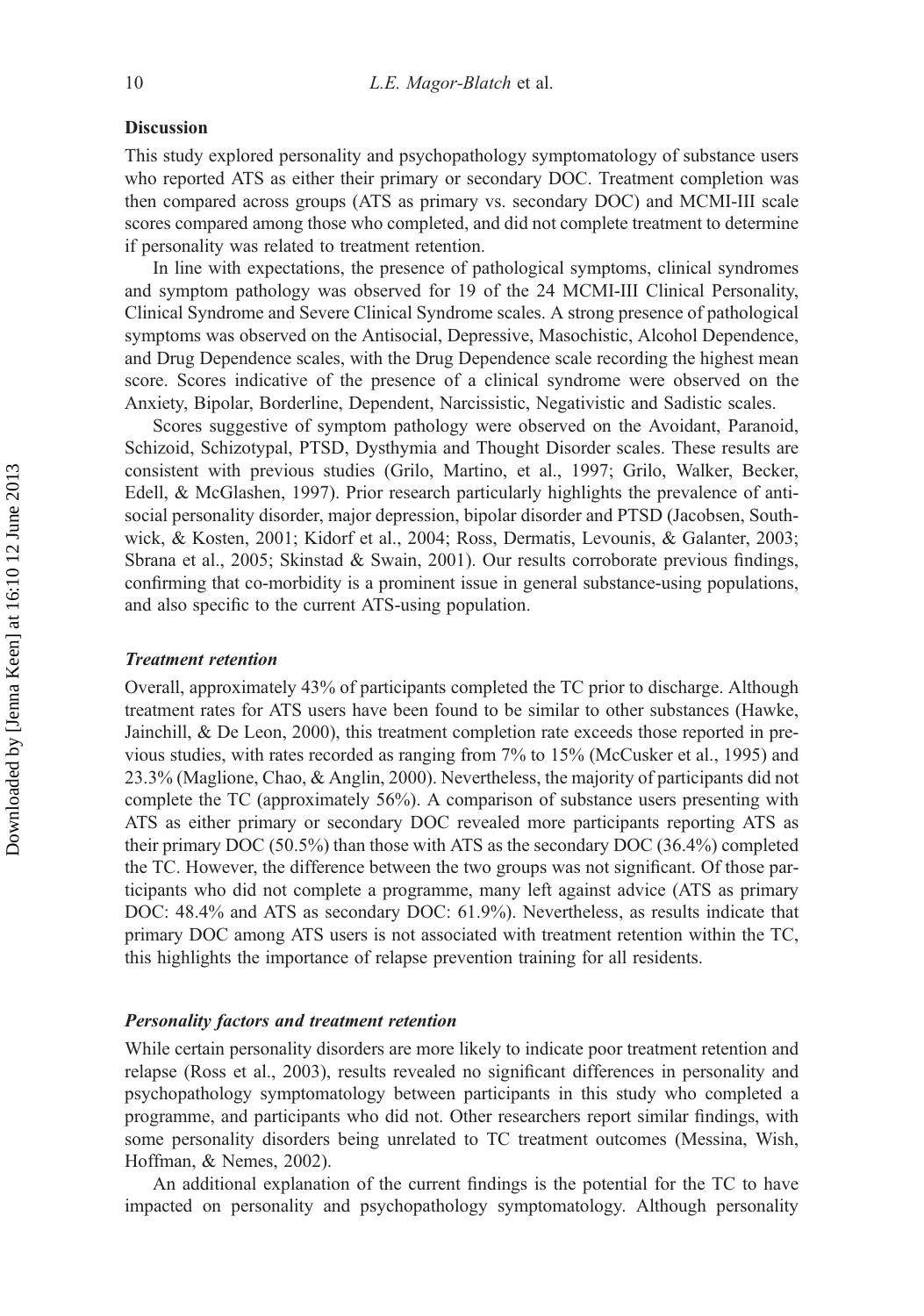disorders are said to be resistant to change, stable over time and pervasive across a range of situations (American Psychiatric Association, 2000), there is evidence suggesting changes in personality disorders occur during treatment.

A longitudinal six-year study examining change in personality disorders during and posttreatment reported no change in some personality disorders, whereas significant changes were observed in Schizoid, Avoidance, Schizotypal and Borderline personality disorders (De Groot, Franken, van der Meer, & Hendriks, 2003). In accordance with these findings, it may be speculated that the current participants' personality scores may have changed over time, and therefore initial scores may be unrelated to treatment retention. Hence, examining participants' personality at both admission and throughout treatment may provide a better indication of the relationship between personality and treatment retention, and the role duration of treatment and specific interventions plays in successful outcome.

## Limitations of the current study

Although the MCMI-III is reportedly a reliable and valid measure of personality pathology, reliance on this measure alone may be a limitation of this study. Self-report measures of personality have been suggested to over-report the presence and severity of personality disorders (De Groot et al., 2003). Therefore, given the complexity of personality pathology, a more comprehensive assessment may be appropriate, with the possible addition of a clinical interview, such as the Structured Clinical Interview for DSM-IV for Axis II personality disorders. A dichotomous approach may be more clinically beneficial in future studies.

# Future directions

Future directions for research into the impact of personality and psychopathology on treatment retention within an ATS-using population include examining the changes in personality throughout treatment. Although several studies have researched changes in personality of drug-using populations in TC-based treatment (Calsyn, Wells, Fleming, & Saxon, 2000; De Groot et al., 2003; Haller & Miles, 2004; Ravndal & Vaglum, 1995), no reported studies have examined this occurrence specific to an ATS-using population. Conducting this research longitudinally would enable the measurement of ATS users' personality pathology at regular intervals, allowing further comparison and investigation into observed differences in personality disorders.

Alcohol is reportedly the primary DOC for most residents entering TC treatment (Magor-Blatch & Pitts, 2009). However, this study found heroin was the most commonly cited DOC after meth/amphetamines. Further examination of the relationship of DOC to personality and psychopathology is particularly relevant.

It is suggested that some personality disorders are resistant to standard interventions, such as CBT (Seivewright, Tyrer, & Johnson, 2004), although Matusiewicz, Hopwood, Banducci, and Lejuez (2010) found in a review of CBT treatments for personality disorders that CBT was an effective treatment modality, resulting in reduction of symptoms and enhancing functional diagnoses for some personality disorders. Axis I disorders (e.g. depression, anxiety) are generally considered as acute disruptions in normal functioning, whereas Axis II disorders have been understood as patterns of dysfunction and viewed as intractable. Nevertheless, there is growing evidence of improvement over time (McGlashan et al., 2005), and particularly as CBT appears to emphasise the connection between automatic thoughts and underlying schemas, which are thought to be both maladaptive and poorly regulated in those with personality disorders (Matusiewicz et al., 2010).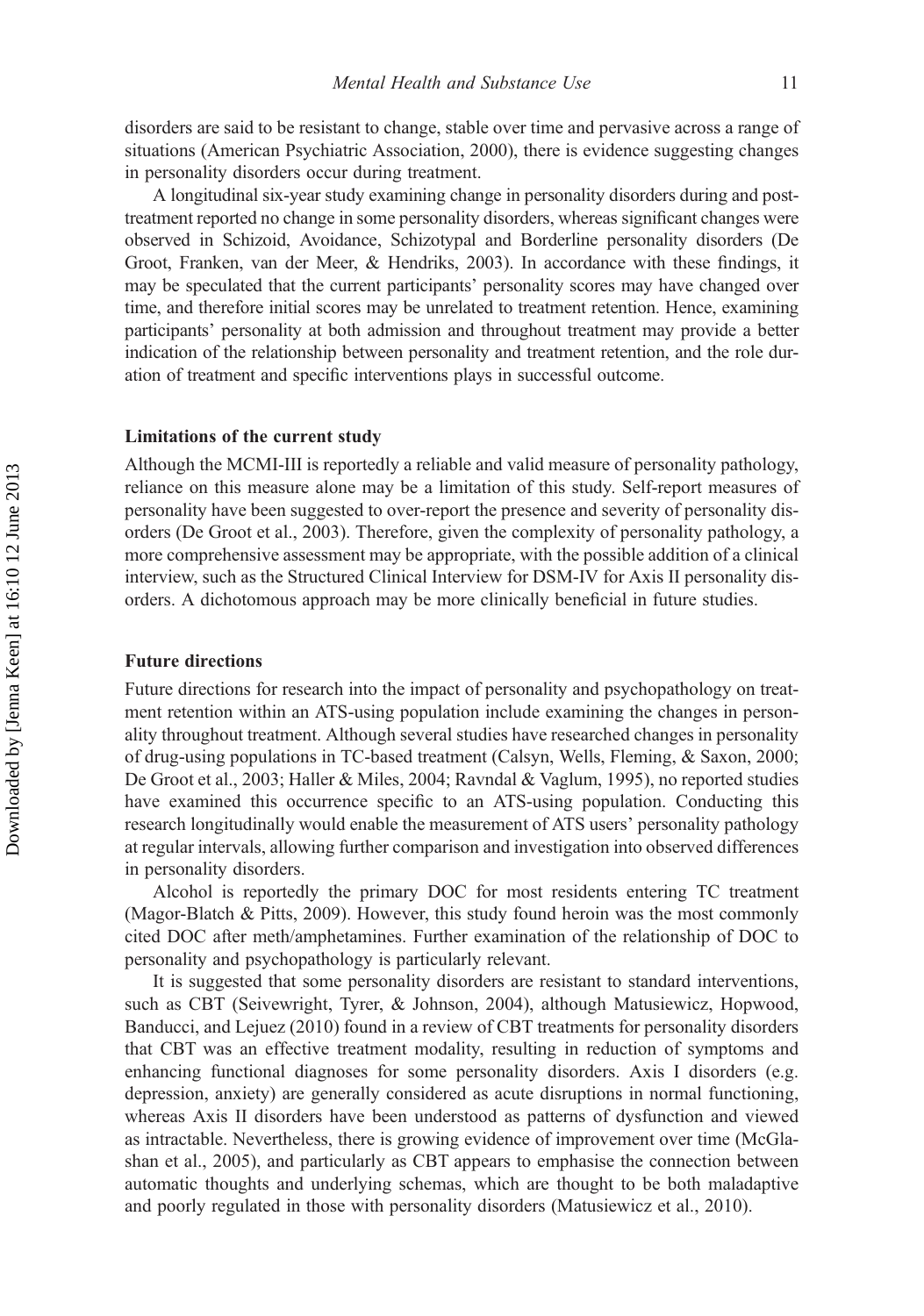However, the additional concerns of poor cognitive functioning evident within this group (Gunn & Rickwood, 2009) raise concerns regarding the appropriateness of cognitively based approaches. Hence, the inclusion of third-wave CBT interventions, including ACT and mindfulness-based interventions (Magor-Blatch & Pitts, 2009) and DBT (Linehan et al., 1999), warrants investigation. In the TC, ACT is also well suited to the environment as it shares common ground with 12-step approaches (Wilson, Hayes, & Byrd, 2000), MI (Budney, Higgins, Radonovich, & Novy, 2000; Miller, 1996) and relapse prevention/harm reduction models (Carroll, 1996; Marlatt & Gordon, 1985). It is proposed that ACT also shares much in common with the principles of the TC, and provides an opportunity for personal assessment and growth in conjunction with the TC model.

# Conclusion

Understanding personality and psychopathology of ATS users is an important addition to drug-abuse research, and subsequently informs the foundation of evidence-based treatment. This study revealed a high prevalence of personality and psychopathology symptomatology within an ATS-using sample and highlights the prevalence of co-morbidity within ATSusing populations. Co-morbidity has been associated with high levels of dropout, also observed within this study. Of interest, however, was the finding that those who nominated ATS as the primary DOC were more likely to have remained in treatment and that psychopathology was not related to programme completion, dropout or retention. Similar results have been found in other studies of TC populations (Darke, Campbell, & Popple, 2012) with this study likewise finding that poorer baseline results did not affect the person's chances of remaining in TC treatment.

While this study has been focused on the TC, which provides the unique opportunity for a contained treatment modality and 24-hour focus, it is recommended that future research also be extended to outclient services. In this context, an examination of the extent to which ATS users' personality pathology changes during treatment, thereby providing a further insight into suitable evidence-based treatment approaches specific to this population, will greatly add to the literature on treatment for this population group.

#### **Note**

1. Forty cases were deleted due to either missing or invalid data.

# References

- American Psychiatric Association. (2000). Diagnostic and statistical manual of mental disorders (4th ed. text revision). Washington, DC: Author.
- Australian Institute of Health and Welfare (AIHW). (2011a). 2010 National drug strategy household survey report (Drug Statistics Series Number 25, Cat. No. PHE 145). Canberra: Author.
- Australian Institute of Health and Welfare (AIHW). (2011b). Alcohol and other drug treatment services in Australia 2009–10: Report on the national minimum data set (Drug Treatment Series No. 14, Cat. No. HSE 114). Canberra: Author.
- Baker, A., Lee, N. K., Claire, M., Lewin, T. J., Graint, T., Pohlman, S., … Carr, V. J. (2005). Brief cognitive behavioural interventions for regular amphetamine users: A step in the right direction. Addiction, 100, 367–378. doi:10.1111/j.1360-0443.2005.001002.x
- Brunette, M. F., Mueser, K. T., & Drake, R. E. (2004). A review of research on residential programs for people with severe mental illness and co-occurring substance use disorders. Drug and Alcohol Review, 23, 471–481.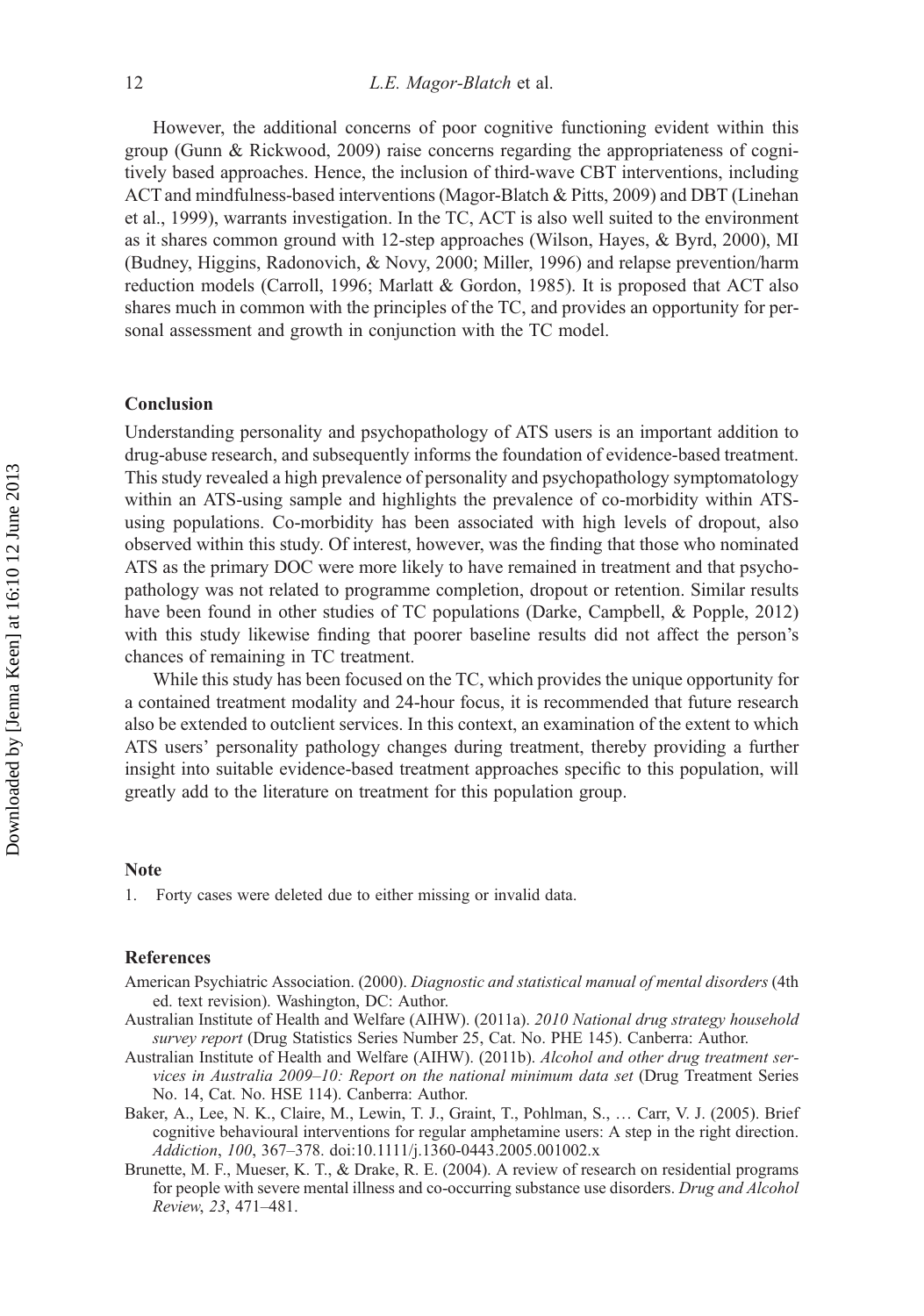- Budney, A. J., Higgins, S. T., Radonovich, K. J., & Novy, P. L. (2000). Adding voucher-based incentives to coping skills and motivational enhancement improves outcomes during treatment for marijuana dependence. Journal of Consulting and Clinical Psychology, 68, 1051–1061.
- Calsyn, D. A., Wells, E. A., Fleming, C., & Saxon, A. J. (2000). Changes in Millon Clinical Multiaxial Inventory amongst opiate addicts as a function of retention in methadone maintenance treatment and recent drug use. American Journal of Drug Alcohol Abuse, 26, 297–309.
- Carroll, K. M. (1996). Relapse prevention as a psychosocial treatment. A review of controlled clinical trials. Experimental and Clinical Psychopharmacology, 4, 46–54.
- Condelli, W. S., & Hubbard, R. L. (1994). Relationship between time spent in treatment and client outcomes from therapeutic communities. Journal of Substance Abuse Treatment, 11, 25-33.
- Darke, S., Campbell, G., & Popple, G. (2012). Retention, early dropout and treatment completion among therapeutic community admissions. Drug and Alcohol Review, 31, 64–71.
- De Groot, M. H., Franken, I. H., van der Meer, C. W., & Hendriks, V. M. (2003). Stability and change in dimensional ratings of personality disorders in drug abuse patients during treatment. Journal of Substance Abuse Treatment, 24, 115–120.
- De Leon, G. (1985). The therapeutic community: Status and evolution. International Journal of Addiction, 20, 823–844.
- De Leon, G., Sacks, S., Staines, G., & McKendrick, K. (2000). Modified therapeutic community for homeless mentally ill chemical abusers: Treatment outcomes. American Journal of Drug and Alcohol Abuse, 26, 461–80.
- Grilo, C. M., Martino, S., Walker, M. L., Becker, D. F., Edelle, W. S., & McGlashan, T. H. (1997). Controlled study of psychiatric comorbidity in psychiatrically hospitalized young adults with substance use disorders. American Journal of Psychiatry, 154, 1305–1307.
- Grilo, C. M., Walker, M. L., Becker, D. F., Edell, W. S., & McGlashen, T. H. (1997). Personality disorders in adolescents with major depression, substance use disorders, and coexisting major depression and substance use disorders. Journal of Consulting and Clinical Psychology, 65, 328–332.
- Gunn, A. K., & Rickwood, D. J. (2009). The effect of amphetamine type stimulants on psychopathology, aggression and cognitive function among clients within a drug therapeutic community. Mental Health and Substance Use, 2, 12–129. doi:10.1080/17523280902932656
- Haller, D. L., & Miles, D. R. (2004). Psychopathology is associated with completion of residential treatment in drug dependent women. Journal of Addiction Diseases, 23, 17–28. doi: 10.1300/ J069v23n01\_02
- Hawke, J., Jainchill, N., & De Leon, G. (2000). Adolescent amphetamine users in treatment: Client profiles and treatment outcomes. Journal of Psychoactive Drugs, 32, 95–105.
- Jacobsen, L. K., Southwick, S. M., & Kosten, T. R. (2001). Substance use disorders in patients with posttraumatic stress disorder: A review of the literature. American Journal of Psychiatry, 158, 1184–1190.
- Jenner, L., & Lee, N. (2008). Treatment approaches for users of methamphetamine: A practical guide for frontline workers. Canberra: Australian Government Department of Health and Ageing.
- Kidorf, M., Disney, E. R., King, V. L., Neufeld, K., Beilenson, P. L., & Brooner, R. K. (2004). Prevalence of psychiatric and substance user disorders in opioid abusers in a community syringe exchange program. Drug and Alcohol Dependence, 74, 115-122.
- Lee, N., John, L., Jenkinson, R., Johnston, J., Connoly, K., Hall, K., & Cash, R. (2007). Clinical treatment guidelines for alcohol and drug clinicians. No 14: Methamphetamine dependence and treatment. Melbourne: Turning Point Alcohol and Drug Centre.
- Lee, N. K., & Rawson, R. A. (2008). A systematic review of cognitive and behavioural therapies for methamphetamine dependence. Drug and Alcohol Review, 27, 309–317. doi:10.1080/ 09595230801919494
- Linehan, M. M., Schmidt III H., Dimeff, L. A., Craft, C., Kanter, J., & Comtois, K. A. (1999). Dialectical behavior therapy for patients with borderline personality disorder and drugdependence. The American Journal on Addictions, 8, 279–292.
- Loxley, W., Toumbourou, J. W., Stockwell, T., Haines, B., Scott, K., Godfrey, C., … Williams, J. (2004). The prevention of substance use, risk and harm in Australia: A review of the evidence. (The National Drug Research Institute and the Centre for Adolescent Health). Canberra: Commonwealth Department of Health and Ageing.
- Maglione, M., Chao, B., & Anglin, M. D. (2000). Correlates of outpatient drug treatment drop-out among methamphetamine users. Journal of Psychoactive Drugs, 32, 221–228.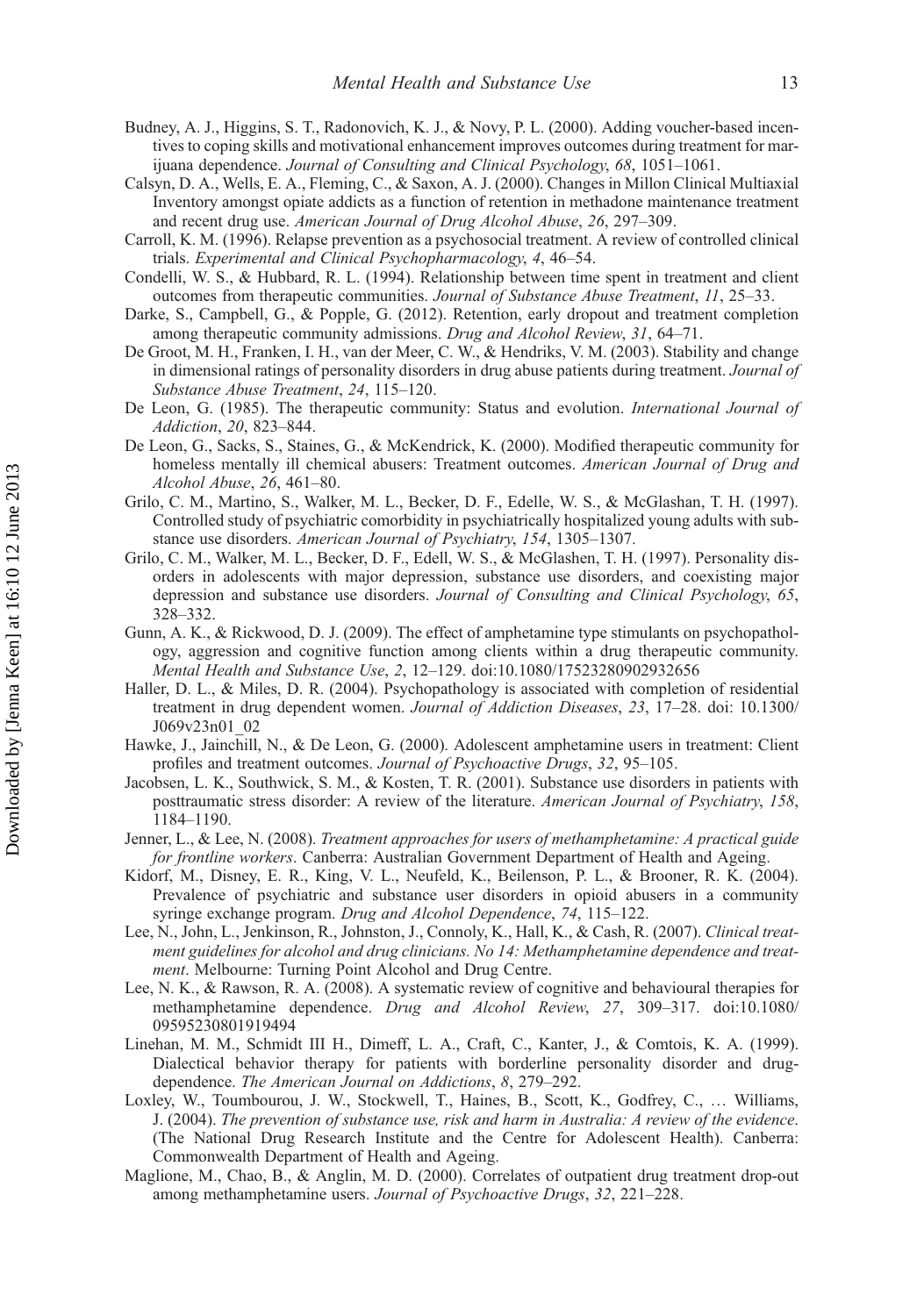- Magor-Blatch, L. E., & Pitts, J. A. (2009). Amphetamine-type stimulant use treatment protocol: An intervention developed for the use of staff and clinicians with ATS clients of therapeutic communities. Sydney: Odyssey House McGrath Foundation.
- Marlatt, G. A., & Gordon, J. R. (1985). Relapse prevention: Maintenance strategies in the treatment of addictive behaviors. New York, NY: Guilford Press.
- Matusiewicz, A. K., Hopwood, C. J., Banducci, A. N., & Lejuez, C. W. (2010). The effectiveness of cognitive behavioural therapy for personality disorders. Psychiatric Clinics of North America, 33, 657–685.
- McCusker, J., Vickers-Lahiti, M., Stoddard, A., Hindin, R., Bigelow, C., Zorn, M., … Lewis, B. (1995). The effectiveness of alternative planned durations of residential drug abuse treatment. American Journal of Public Health, 10, 1426–1429.
- McGlashan, T. H., Grilo, C. M., Sanislow, C. A., Ralevski, E., Morey, L. C., Gunderson, J. G., … Pagano, M. E. (2005). Two-year prevalence and stability of individual DSM-IV criteria for schizotypal, borderline, avoidant, and obsessive-compulsive personality disorders: Toward a hybrid model of Axis II disorders. American Journal of Psychiatry, 162, 883–889.
- McKetin, R., Sutherland, R., Ross, J., Najman, J., Mumun, A., Baker, A., … Rosenfield, J. (2010). Methamphetamine treatment evaluation study (MATES): Three-year outcomes from the Sydney site (Technical Report No. 312). National Drug and Alcohol Research Centre, UNSW.
- Meredith, C. W., Jaffe, C., Ang-Lee, K., & Saxon, A. J. (2005). Implications of chronic methamphetamine use: A literature review. Harvard Review of Psychiatry, 13, 141–154. doi:10.1080/ 10673220591003605
- Messina, N. P., Wish, E. D., Hoffman, J. A., & Nemes, S. (2002). Antisocial personality disorder and TC treatment outcomes. American Journal of Drug and Alcohol Abuse, 28(2), 197–212.
- Mierlack, D., Galanter, M., Spivack, N., Dermatis, H., Jurewicz, E., & DeLeon, G. (1998). Modified therapeutic community treatment for homeless dually diagnosed men: Who completes treatment? Journal of Substance Abuse Treatment, 15, 117–121.
- Miller, W. R. (1996). Motivational interviewing: Research, practice and puzzles. Addictive Behaviors, 21, 835–842.
- Millon, T., Millon, C., Davis, R., & Grossman, S. (2009). The Millon Clinical Multiaxial Inventory-III, Third Edition (MCMI-III). Minneapolis, MN: National Computer Systems.
- Mueser, R. E., & Drake, K. T. (2000). Psychosocial approaches to dual diagnosis. Schizophrenia Bulletin, 26(1), 105–118.
- National Drug Research Institute & Australian Institute of Criminology. (2008). National Amphetamine-Type Stimulant Strategy, 2008–2011. Canberra: Ministerial Council on Drug Strategy.
- Ravndal, E. Y., & Vaglum, P. (1995). The influence of personality disorders on treatment completion in a hierarchical therapeutic community for drug abusers: A prospective study. *European* Addiction Research, 1, 178–186. doi: 10.1159/00025908
- Ravndal, E., & Vaglum, P. (2010). The Millon Clinical Multiaxial Inventory II: Stability over time? A seven-year follow-up study of substance abusers in treatment. European Addiction Research, 16, 146–151.
- Roberts, B. W., Walton, K. E., & Viechtbauer, W. (2006). Patterns of mean-level change in personality traits across the life course: A meta-analysis of longitudinal studies. Psychological Bulletin, 132, 1–25.
- Ross, S., Dermatis, H., Levounis, P., & Galanter, M. (2003). A comparison between dually diagnosed inpatients with and without axis II comorbidity and the relationship to treatment outcome. The American Journal of Drug and Alcohol Abuse, 29, 263–279.
- Sacks, S., Sacks, J., De Leon, G., Bernhardt, A. I., & Staines, G. L. (1997). Modified therapeutic community for mentally ill chemical "abusers": Background; influences; program description; preliminary findings. Substance Use and Misuse, 32(9), 1217–1259.
- Sbrana, A., Dell'Osso, L., Benvenuti, A., Rucci, P., Cassano, P., Banti, S., … Cassano, G. B. (2005). The psychotic spectrum: Validity and reliability of the Structured Clinical Interview for the Psychotic Spectrum. Schizophrenia Research, 75, 375–387. doi:10.1016/j.schres.2004.09.016. PMID 15885528
- Seivewright, H., Tyrer, P., & Johnson, T. (2004). Persistent social dysfunction in anxious and depressed patients with personality disorder. Acta Psychiatrica Scandinavica, 109, 104-109.
- Simpson, D. D., & Sells, S. (1982). Effectiveness of treatment for drug abuse: An overview of the DARP research program. Advances in Alcohol and Substance Abuse, 2, 7–29.